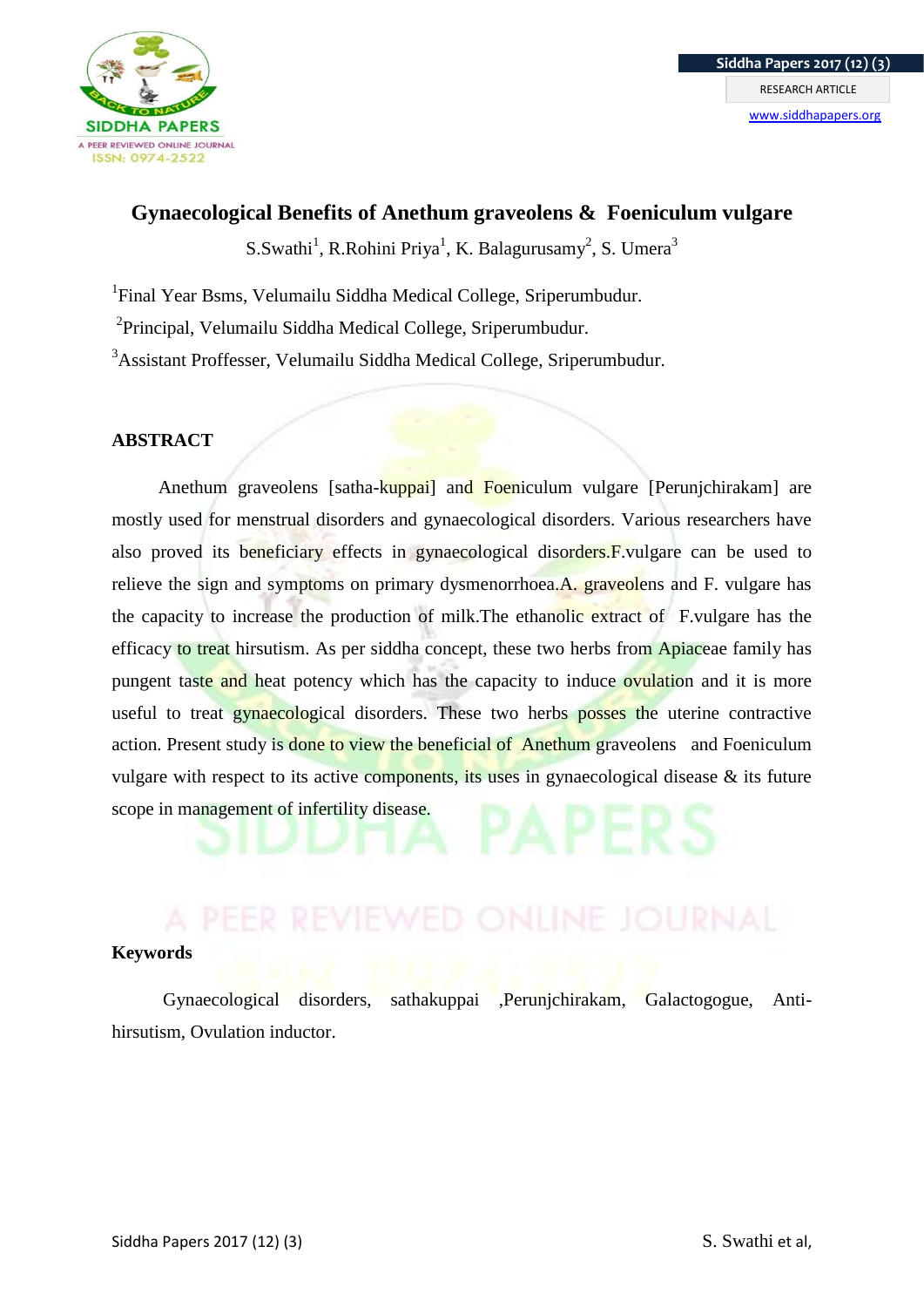## **INTRODUCTION**

 The incidence of infertility is raising in the society due to life style changes and unhealthy food habits. Younger generation is very much addicted to the sedentary life style and forget about the physical exercise. The prevalence of infertility is raising up to 8- 12 % that is 50-80 million during their reproductive life (17). Siddha insists to lead a healthy life both physically and mentally by keeping touch with the laws of nature. Nowadays, unhealthy dietary habits like excessive intake of junk foods, improper timing of diet, lack of exercise, excess stress have made females prone for many gynaecological disorders like dysmenorrhoea, infertility. Anethum graveolens  $\&$  Foeniculum vulgare from Apiaceae family these traditional herbs has various medical indications worldwide. (1) F.vulgare has been reputed to increased milk secretion, promotes menstruation, facilitate birth, increases libido and also has anti-hirsutism activity.  $(2)(3)$ . A.graveolens has been effective in dysmenorrhoea, postpartum haemorrhage and labour pain. (4)

This review study is focussed on viewing the chemical constituents, activities of A.graveolens & F.vulgare in the management of major gynaecological disorders & its traditional uses.

## **Siddha aspect of plants**

Anethum graveolens:

- Taste (Suvai): Pungent (Kaarppu), Sweet (inippu) .
- $\triangleright$  Potency (veeriam): Heat
- $\triangleright$  Sub taste (Pirivu): Pungent kaarppu.

Foeniculum vulgare:

- Taste (Suvai): Pungent (Kaarppu), Sweet (inippu) .
- $\triangleright$  Potency (veeriam): Heat
- $\triangleright$  Sub taste (Pirivu): Pungent kaarppu.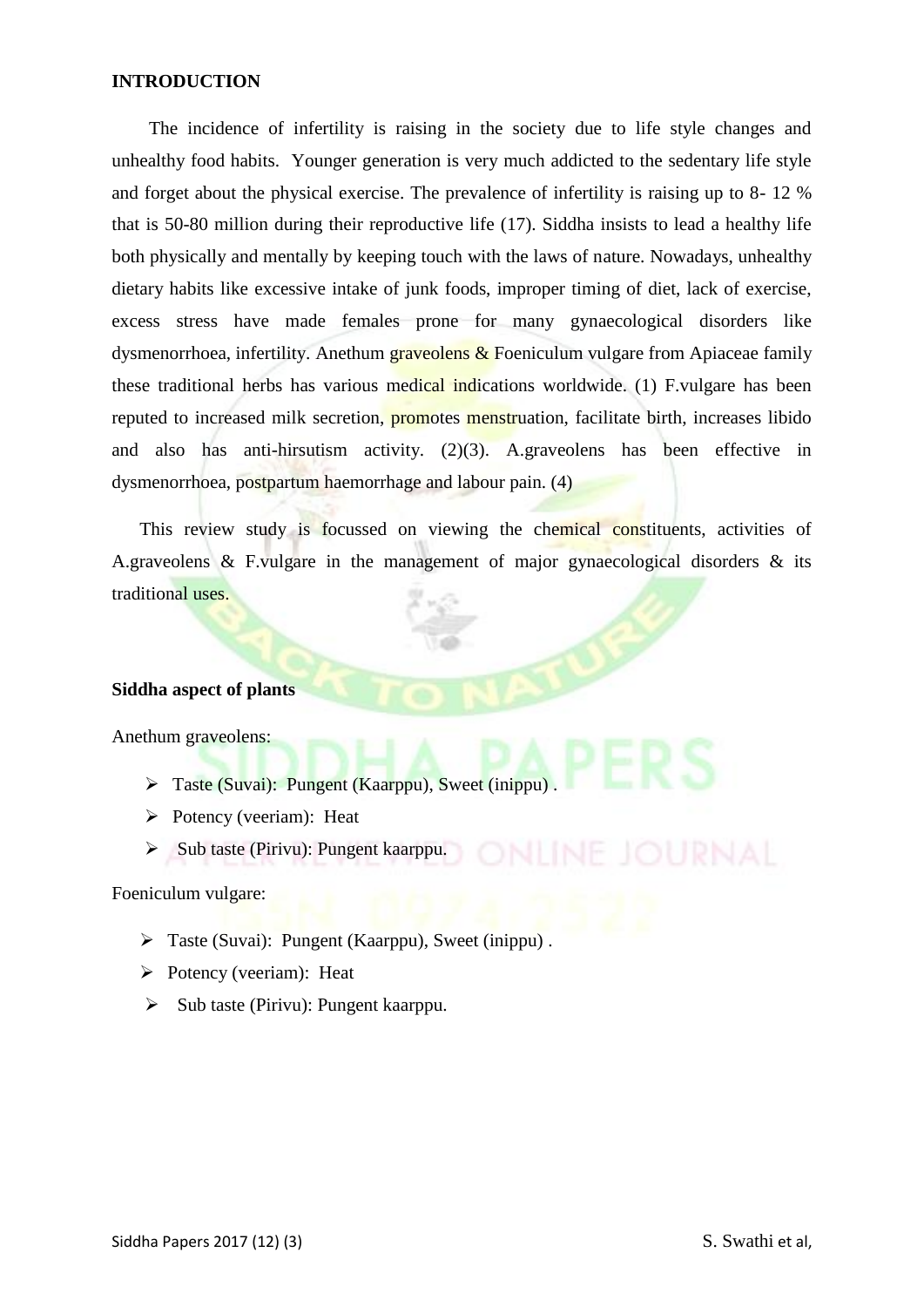

Fig 1 – Anethum graveolens seeds



Fig 2- Foeniculum vulgare seeds

# **CHEMICAL CONSTITUENTS**

A.graveolens has 1-4% essential oil contains major compounds Carvone(30- 60%)Limonene(33%)Phytoestrogen, dillapiole, apiol Flavonoids& tannins.(5). The seeds of A.graveolens has mucosal protective action, anti secretory and anti-ulcer activity(18) .It contains quercetin, isoharmentin which are very good anti-oxidant (19) .The dried root of hyperlipidimic activity and improves the biological anti-oxidant status by reducing lipid peroxidation in liver. The plant has a broad spectrum anti-bacterial activity against E.coli, Shigella flexneri, Solmonella typhi, S. typhimurium, P.aeruginosa.

F. vulgare is well known for its essential oil, it contains Anethole, Fenchonen, Phytoestrogen, estragale, flavonoids.(6) and Quercetein.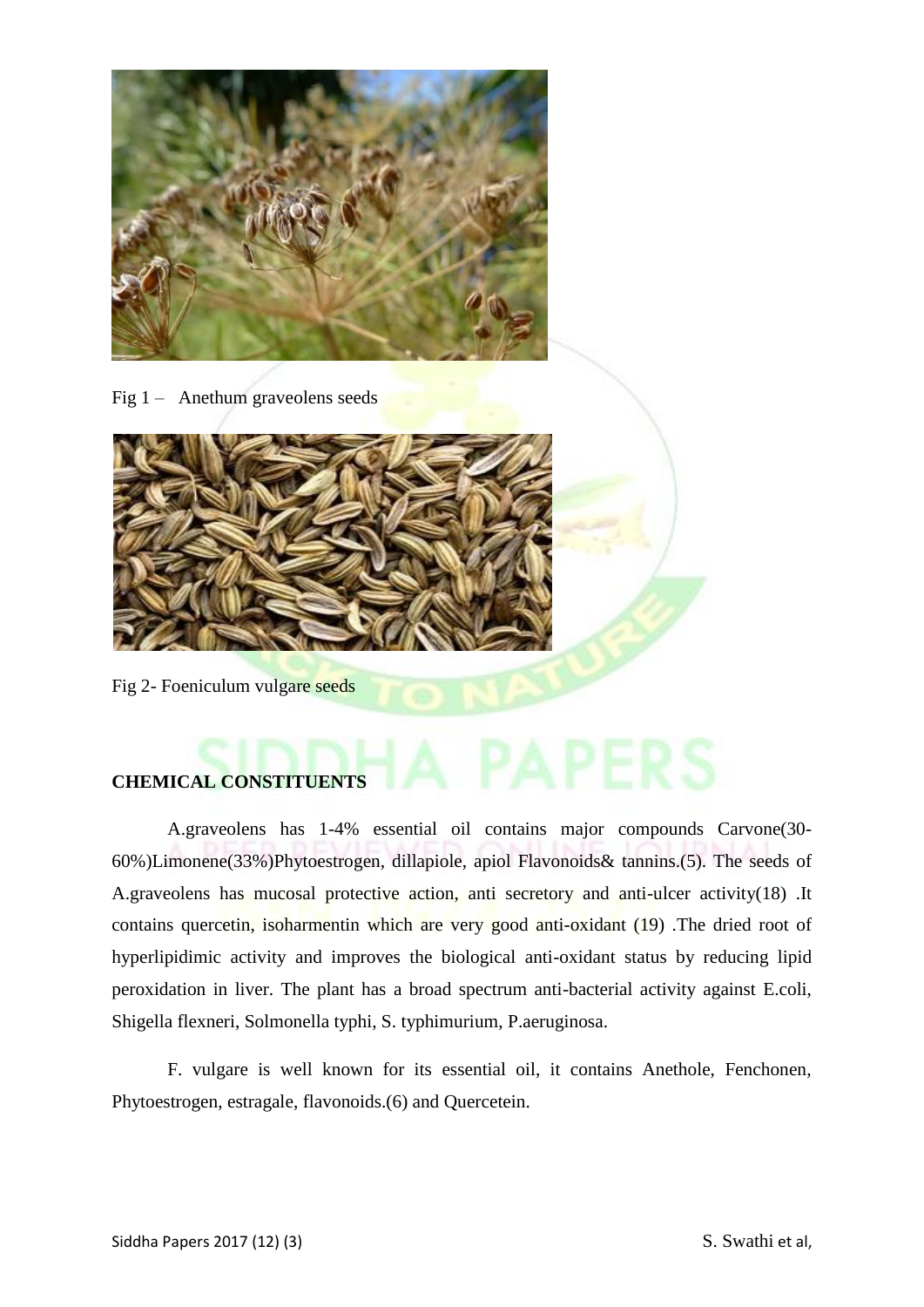#### TRADITIONAL USES

Both A.graveolens and F.vulgare has many traditional uses. These two herbs from apiaceae family has kaarppu suvai and veppa veeriam has the capacity to induce ovulation and it is more useful to treat gynaecological disorders. (1).

#### **THE MAJOR GYNAECOLOGICAL USES**

#### **Uterine contraction**

A.graveolens seed consumption due to its contents  $\&$  combination such as limonene  $\&$ tannins increases the contraction of uterus  $\&$  causes better progress of delivery process, this shortens the first stage of labour.(7).

 The essential oil from F.vulgare seeds contains anethole which has the effect on uterine contraction, it also reduce the frequency of contraction induced by prostaglandins.(8)Limonene & anethole show contractive effect on uterine myometrium.(9).

y.

## **Dysmenorrhoea**

 One of the most gynaecological problems is dysmenorrhoea, which is pain during menstruation. The primary dysmenorrhoea is one where there is no identifiable pelvic pathology. In double blind randomised study by Reza et al. It was demonstrated that A.graveolens can be as effective as mefenamic acid in decreasing the pain severity of dysmenorrhoea. (10).

 The inhibition of contraction of uterus leads to pain relief in dysmenorrhoea. Based on this the effectiveness of F. vulgare can be used to relieve the sign and symptoms on primary dysmenorrhoea. (11)

 The powder (chooranam) of F. vulgare 1-1/2 grams should take for the dysmenorrhoea (1)

#### **Galactogogue**

 Adequate breast feeding is must for normal physiological growth of baby especially upto first six month of life. Sometimes if there is inadequate production of milk growth of a baby is likely to be affected. A.graveolens and F.vulgare has the capacity to increase the production of milk. So it can be used as galactogogue.(6,4).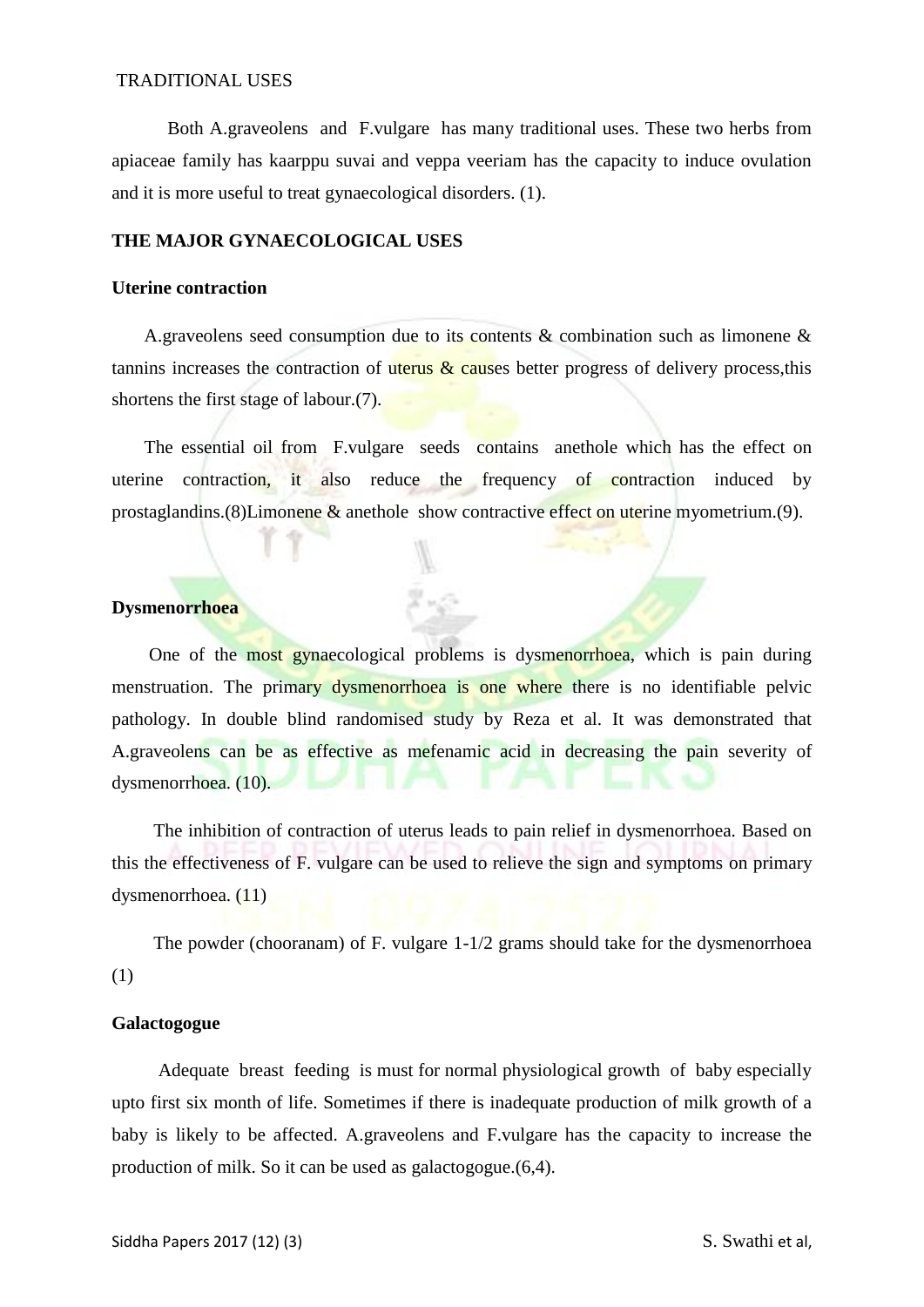#### **Anti-hirsutism activity**

 Idiopathic hirsutism is the occurrence of excessive male pattern hair growth in women who have a normal ovulatory menstrual cycle and normal level of serum androgens,it may be due to androgen metabolism. Due to the presence of anethole and dianethole and its polymers in the F. vulgare extract shows variable estrogenic activity, it was found that the estrogen are able to inhibit the synthesis of DHT by increasing the conversion of testosterone into weaker androgens. The ethanolic extract of F.vulgare has the efficacy to treat hirsutism (2).

## **Infertility**

 Infertility is defined as inability to achieve the pregnancy within a year of unprotected intercourse.15% of young couples in different societies suffer from infertility due to inappropriate diet, obesity, smoking ,psychological stress and genital tract infections are some important factors which can result in infertility.(12).the ethanolic extract and oestrogenic activity of F. vulgare has effect on fertility enhancement. (13). Use of oil as Nasal drops(nasiyam) , massage (thokkanam), peechu(enema) is beneficial in female infertility. (14).

The composition of *A.graveolence, Nigella sativa, Coscinium fenesrtratum* each 35 grams, mends with jaggery 105 grams should be taken 5grams from the mixture twice a day in colocasia esculenta aqueous extract (sombu kudineer) will regulates the menstruation and helps to fertilization (1)

#### **Postpartum haemorrhage**

 A.graveolens is used in traditional medicine. Atonic uterus is the most common cause of postpartum haemorrhage. These seed extract is useful for the contraction of uterus. A dose of 6.5gram of dill seeds extract after delivery decreases postpartum haemorrhage due to its contractive characteristics. Limonene & anethum showed contractive effect on uterine myometrium. (9).The leaf extract of A. graveolens regulates the puerperal menstrual flow (1)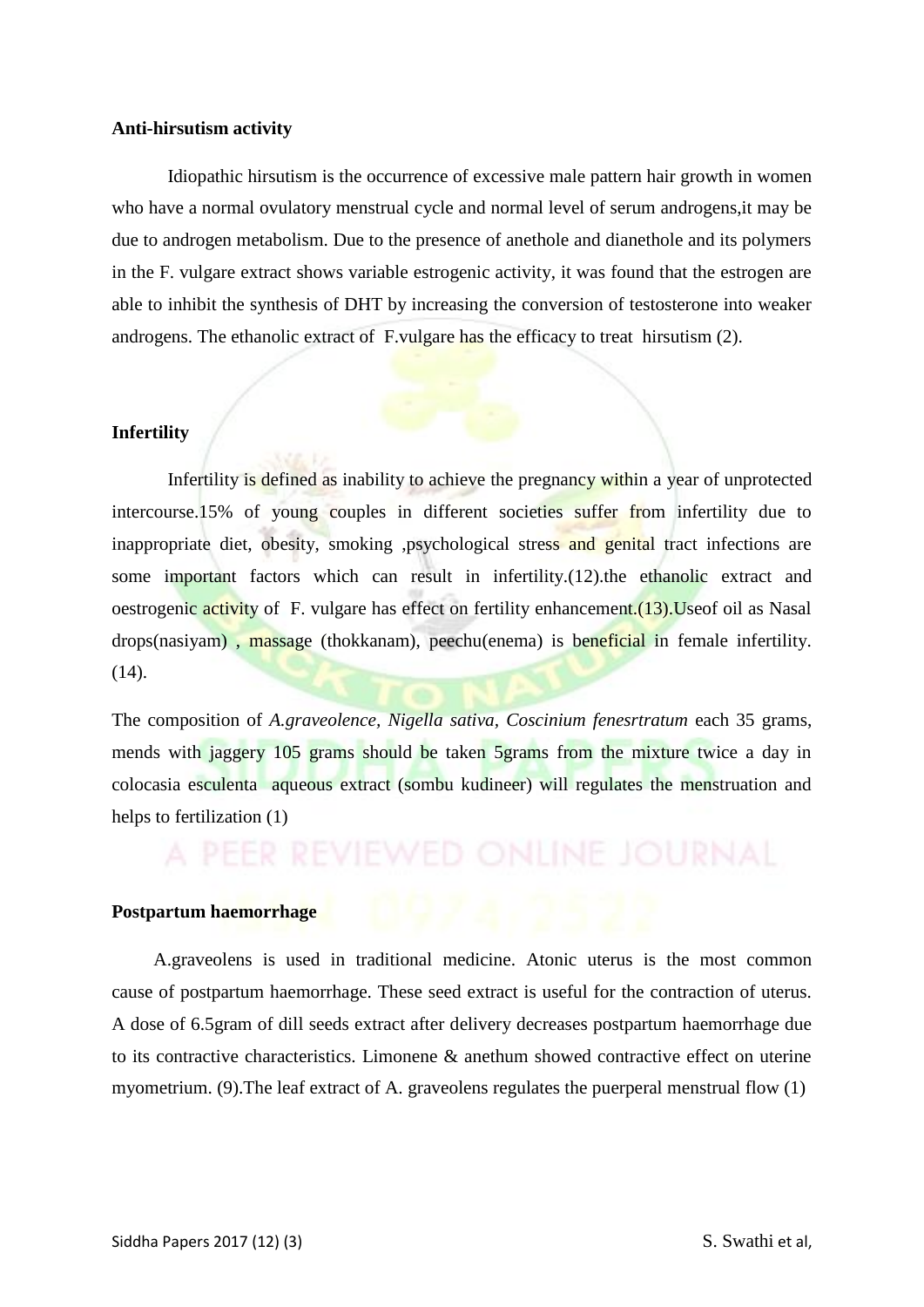#### **Postmenopausal female**

 Normally a one year period of amenorrhoea after the age of 40 are considered as menopause. However Vaginal bleeding occurring at any time after six months of amenorrhoea in a menopausal age should be considered as postmenopausal bleeding. It may be due to malignancy of genital tract, endometrial cancer, cervical cancer and ovarian tumours. (15). A. graveolens contains beta-sitosterol and can be used as a source of phytoestrogen. Phytoestrogens have more affinity for estrogen receptor found in brain, bone, bladder and vascular epithelia. In breast and endometrial tissue phytoestrogen acts as antiestrogenic. When used in proper way it is beneficial in management of breast CA, endometrial CA, and menopause.(16).

#### **DISCUSSION**

All these above studies proves that A. graveolens and F. vulgare is useful in gynaecological disorders like milk production, dysmenorrhoea, postpartum haemorrhage, anti-hirsutism and promotes libido. As per siddha concept, pungent taste (Kaarppu suvai) and heat producing potential of a herb (veppa veeriam) has the capacity to induce ovulation and it is more useful to treat gynaecological disorders. These two plants are rich in source of phytoestrogen hence can be effectively used in menopausal females for symptoms like hot flush, vaginitis, anxiety and osteoporosis along with this. It also has beneficial as an antioxitant, anti-diabetic, antimicrobial, antispasmodic, anti-osteoporotic, anti-hyperlipidemic and atherogenic activities. Thus it can used widely for treating various diseases.

# **CONCLUSION**

Traditional knowledge regarding the use of these plants is many but the scientific research available today is to support the knowledge about medicinal uses of gynaecological disorders. From the above review author conclude that these plants have wide range of chemical constituents which has many pharmacological effects. It has a great scope in management of various gynaecological disorders. There is a great promise for development of novel drugs from A. graveolens and F. vulgare.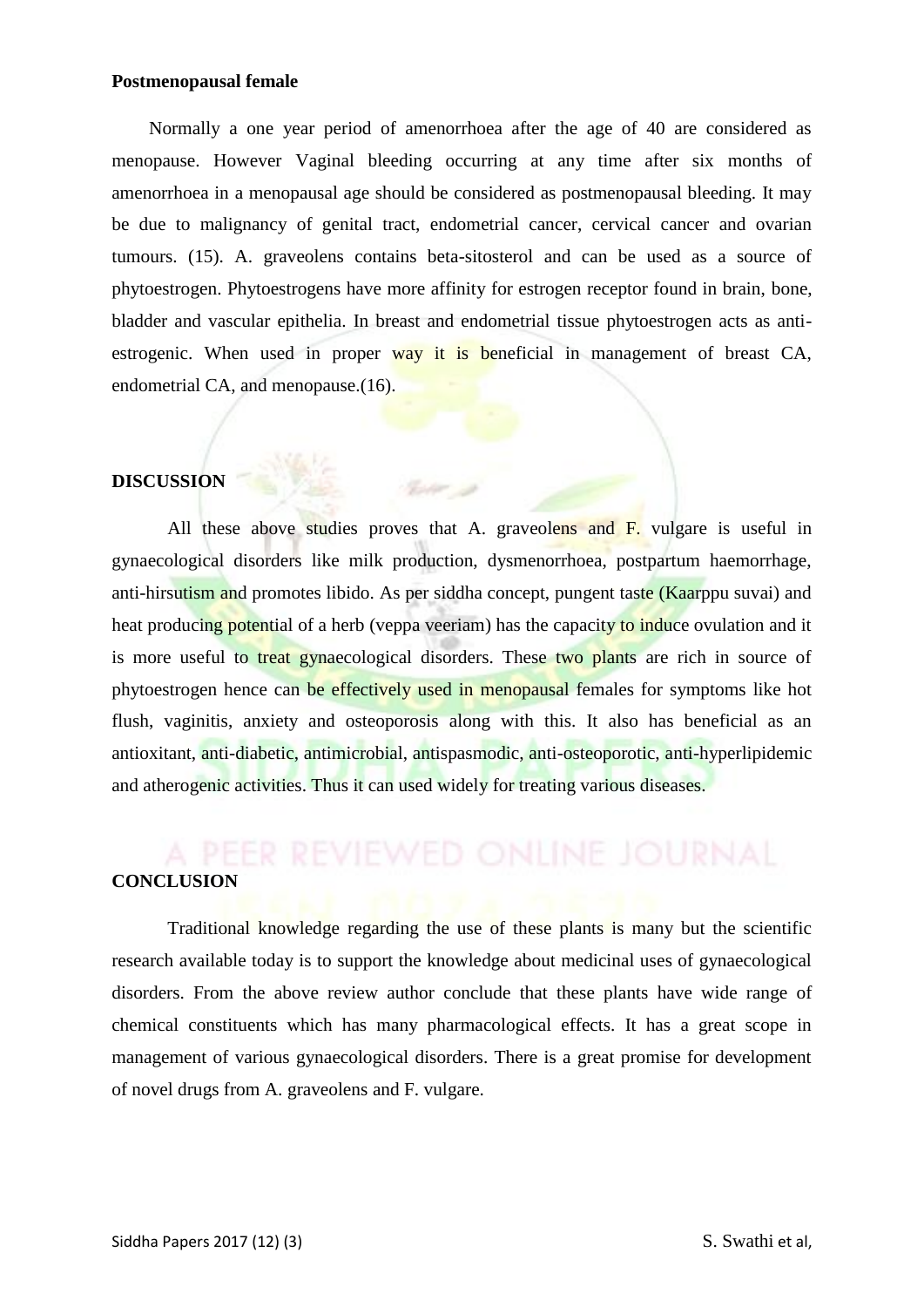# **REFERENCES**

- 1. K.S. Murugesamudhaliyar;Gunapadammooligaiyaggupu  $1<sup>st</sup>$  edition; 2013 pp421-426
- 2. K.Javidina ,L.Dastgheib, S.Mohammadisamani and A.nasiri(Anti-hirsutism activity of F.vulgare extract, a double blind placebo controlled study; phytomedicine 10;455-458; 2003
- 3. Puleo M Fennel and anise as estrogenic agents; Journal of ethnopharmacologyDec ;2 (4):337-344.
- 4. Pradipkinageetal ;Reviewarticle on Anethum graveolens l(dill):one plant for many gynaecological disorders
- 5. Ali esmailetal.The pharmacological importance of Anethumgraveolans a review.International; journal of pharmacy  $\&$  pharmaceutical sciences; 2014 6(4): 12-13
- 6. ManzoorA. etal; Arabian journal of chemistry review on Foeniculumvulgarae:Acomprehensic review of its traditional use pharmacology phyto chemistry & safety
- 7. Samira etal ; Effect ofAnethum graveolens seed on uterine contraction in active phase of labour.Indian journal of traditional knowledge oct 2012;11(4):602-606
- 8. Ostad et al the Effect of fennel essential oil on uterine contraction as a model or dysmennorhoea,pharmacology&toxicology study; Journal of Ethnopharmacology76,2001 299-304
- 9. BetramGZ,etal, clinical pharmacology 8 edition newyork mc graw hill 2001
- 10. BezaHeidarifar, NahidMehran,Akramheidari,HodaAhmari Mohammed koohbar
- 11. Shabnamomidvaretal; Effect of Foeniculum vulgare on pain intensity in dysmenorrhoea,A placebo control trial
- 12. Petragillaetal; The changing prevalence of infertility;International journal of obstetric and gynaecology 2013; 123;54-58
- 13. Nahidsadeghpour, etal; Study of Foeniculum vulgare seed extract effects on serum level of oxidative stress
- 14. TiwariP.Vetal; part 2,second edition,Varanasi,choukhanbaprakasha 2014;289-304
- 15. Howkins and bourneshaw's textbook of gynaecology 16 th edition 2015,2016 post menopausal bleeding ;75,76
- *16.* Gujarathi jasmine et al. Prevention of breast carcinoma and endometrial carcinoma in postmenopausal women through Ayurveda .www.research gate.net/publication/235388571